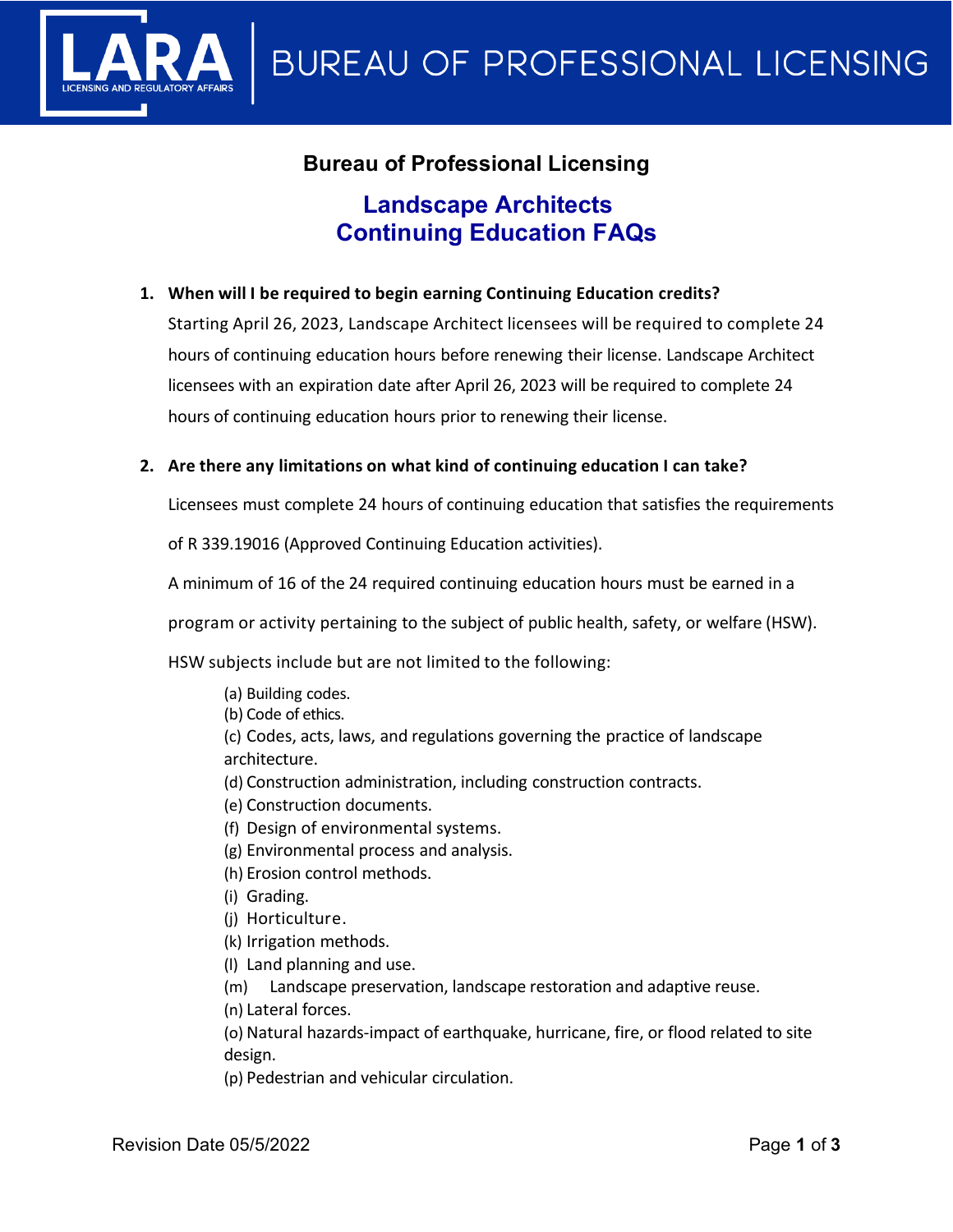(q) Planting design.

(r) Resource conservation and management.

(s) Roadway design principles.

(t) Site accessibility, including Americans with Disabilities Act standards for accessible site design.

(u) Site and soils analysis.

(v) Site design and engineering, including materials, methods, technologies, and applications.

(w) Site security and safety.

(x) Storm water management and surface and subsoil drainage.

(y) Structural systems considerations.

(z) Surveying methods and techniques as they affect landscape architecture.

(aa) Sustainable design, including techniques related to energy efficiency.

(bb) Use of site materials and methods of site construction.

(cc) Vegetative management.

(dd) Wetlands.

(ee) Zoning as it relates to the improvement or protection of the public health, safety, and welfare.

#### **3. Is there a list of approved continuing education courses that I can take?**

The Bureau of Professional Licensing does not preapprove continuing education programs or activities for landscape architects. It is the responsibility of the licensee to determine if the continuing education program or activity that you wish to participate in meets the requirements of approved continuing education activities as listed in the Administrative Rules for Landscape Architects.

We highly recommend that you review the Administrative Rules for Landscape Architects, specifically R 339.19016, approved continuing education activities, found on page 6.

## **4. What if I am unable to complete my required continuing education before my Landscape Architect license expires?**

Per Administrative Rule, R 339.19014(7), licensees are afforded the ability to request a waiver of their continuing education requirements for license renewal pursuant to MCL 339.204. Your continuing education waiver must be received prior to renewing your license and it must be received by the department before the expiration date of the license.

Please note: Submitting a continuing education waiver request does not guarantee that your request will be approved.